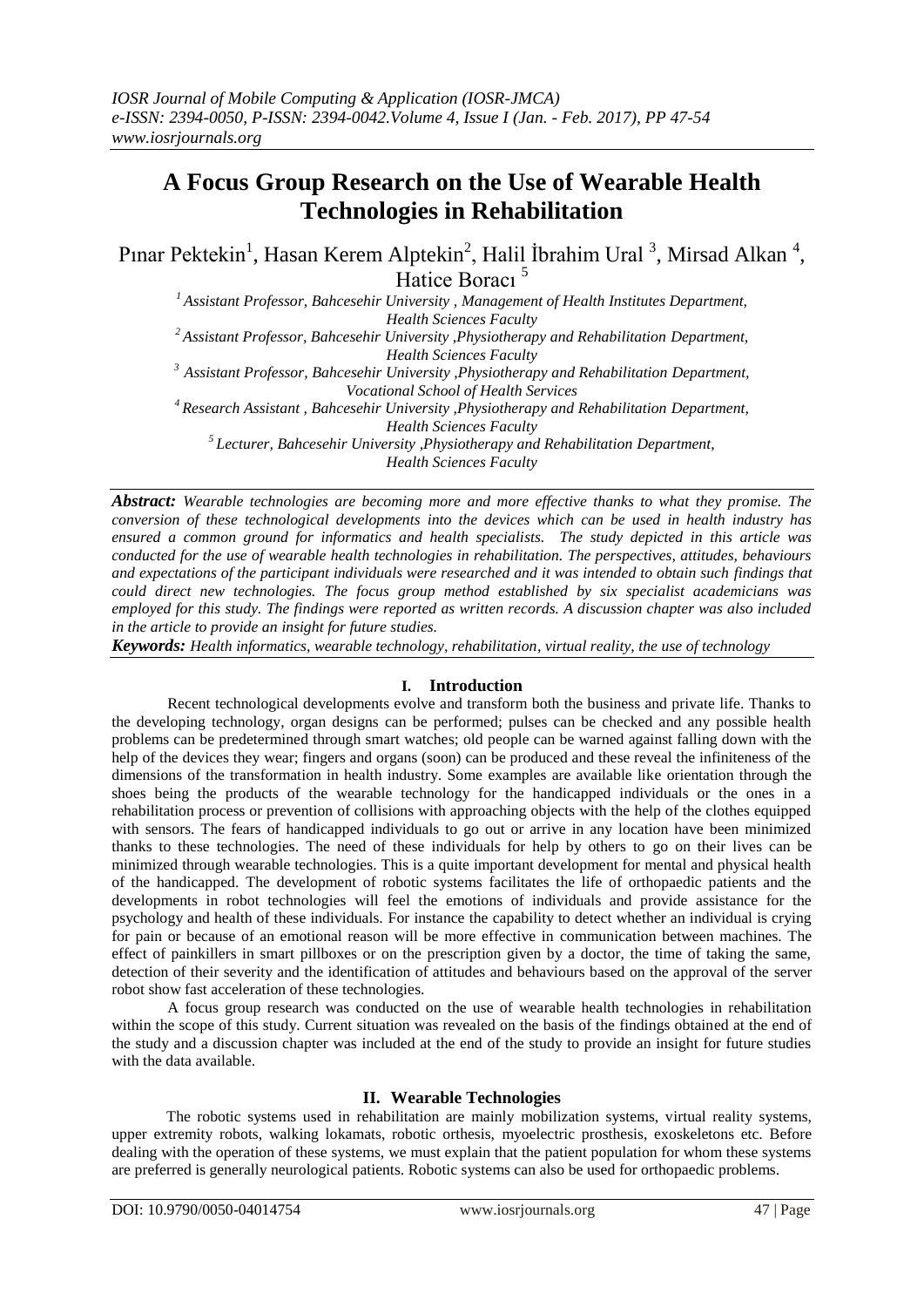# **Mobilization Systems**

The mobilization systems used in hospitals are generally the systems deployed in intensive care units and electrical tilt tables and the robotic systems acting as a lifter draw attention as the primary preference. However, neither system can be used in several intensive unit cares due to their large dimensions and the difficulty in mobile usage under intensive care unit conditions.

## **Virtual Reality Systems**

The term of virtual reality will remind of game consoles that have become quite popular today for many of us. The sports and action games which have recently become widespread and are fondly preferred by people perceive the movements of people with the help of sensors and ensure entertainment by making people feel as if they were the actual players. Additionally, it is obvious that patients can experience the same joy and get better if the same game software is used in rehabilitation. Moreover, it must be specified that virtual reality software increases the adaptation of patients in many rehabilitation robot and facilitate the operation of it.

#### **Brain-Machine Interface (BMI)**

Brain machine interface systems developed as a result of the studies conducted in this area which protect their popularity in recent years and intended for allowing people to control machines through their brains are also highly important for wearable technologies. The objectivity of scientific studies has increased as the availability of these systems enhances and these systems become widespread and the development of robotic rehabilitation has accelerated significantly. Furthermore, these systems are being used in treatments as a part of robotic rehabilitation. The system operates under the principle that the data obtained from the brain through Electroencephalogram (EEG) are analyzed and the inputs obtained from such analysis are subjected to a second processor and converted into a command for the machine. When the mode of operation is basically reviewed, it is understood that it transmits electrical signals received from the neurons to machines in such a way that it will reveal motor movement. Although the mode of operation seems very simple, there are still many steps required to be taken particularly for the solution of operation related problems. Scientific studies suggest that the devices used in brain machine interface must be calibrated in a customized manner. It was concluded in a study conducted on the individuals with and without a brain damage that the individuals with a brain damage had undergone more difficulty in the operation of the machine than the individuals without any brain damage. Additionally, the complexity of the emotions and feelings in human brain having a complicated nature can also make the operation difficult.

# **Upper Extremity Robots**

The system is similar to the brain machine interface explained in the description of the virtual reality concept. A communication between the robot and human is ensured with combined use of Functional Electrical Stimulation (FES) and Electromyogram (EMG) methods employed in diagnosis, neurological rehabilitation and some orthopaedic rehabilitation applications and patients are subjected to rehabilitation under the neurofeedback method. Upper extremity robots resulting from the combination of robotic orthesis with neurofeedback and virtual reality applications serve for the humankind in many areas.

#### **Walking Lokomats**

Lokomat systems consisting of a computer processor which ensure the communication of robotic long walking orthesis, patient weight bearing system, treadmill and machine parts with each other and with the patient and physiotherapist and provide support for the virtual reality software rehabilitate patients under the relearning model and protect patients against the complications of long term confinement to bed by means of performing the walking activity in a passive manner for patients who cannot be rehabilitated.

#### **Robotic Orthesis**

The systems consisting of accumulators acting as a power source for orthesis devices, robotic arms, superficial electromyography equipment receiving stimulants from patients, sensors receiving environmental stimulants and a processor calibrating the orthesis in a customized manner are called as robotic orthesis. In addition to the movement strategies in early orthesis, it perceives the signals sent to muscles by neurons with the electromyography (EMG) device and transmits these signals to the processor and robotic arms are used to direct the orthesis to contribute to movement after the data are processed by the processor (2, 3). In this way, patients become capable of doing the movements which they cannot or have difficulty in doing. The patient is warned against extremely cold or hot conditions which cannot be felt by patients due to the loss of sense and may damage the extremity through the stimulants received from the environment with the help of the sensors attached to some orthesis or otherwise the movement is stopped by the robotic systems. For instance patients cannot hold a pot which involves the risk of burning hand through the use of the robotic system.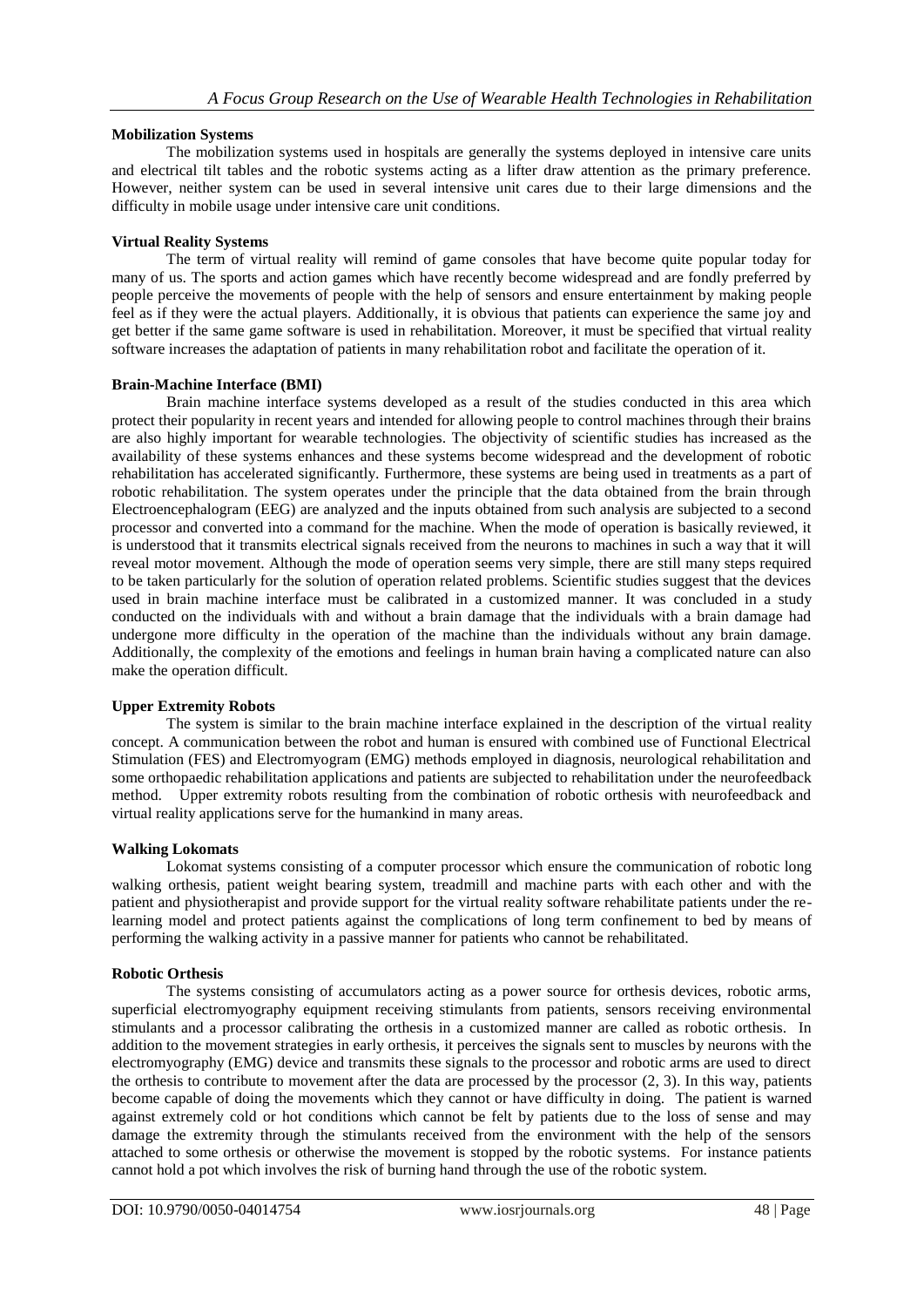## **Exoskeleton Robots**

Wearable robots resulting from the combination of multiple robotic or thesis on a single robotic plane are called as exoskeleton. These systems act as an external skeleton and support the body and help people move. Data inputs are received in this system not only from the stimulants for the muscles but also from spinal cord levels, spinal cord or the part of brain related to the central nervous system differently from robotic or thesis. However, the problems of the system particularly related to balance have not been solved yet and for this reason, patients need a supplementary assistant device (*i.e.* forearm crutch) even though they wear exoskeleton.

#### **Myoelectric Prosthesis**

Another system which has been maintaining its currency for a long period of time and whose development still carries on is myoelectric prosthesis. These systems perceive what patients want to do with the help of EMG electrodes placed on the muscles of patients and then perform that movement by imitating a real hand through its own power source and robotic mechanism. Even if quite successful models in terms of image have been developed and such myoelectic prosthesis that can perform about 20-30 different hand movements have been designed, they are still not found sufficiently qualified in terms of usage and fail to satisfy patients enough. Still, they are undoubtedly necessary owing to their advantages which ensure that patient get tired less while they are performing the tasks either in terms of function or less effort when they are compared with standard prosthesis mechanisms.

# **III. Use Of Wearable Health Technologies In Rehabilitation**

Today, we co-exist with robots that fulfil important duties for our lives. Even though the most frequently used type of these robots is generally industrial robotic arms, we encounter with the designs really enhancing the quality of life in health industry. The developments in industrial and technological areas take effect also in the health industry. Diseases can be diagnosed earlier, surgical operations can be overcome with less risk and rehabilitation can be completed in a shorter period of time in case of disability thanks to these developments.

# **Mobilization Systems**

Patients' being able to get out of bed at an early phase following the disease even at intervals makes significant contribution for the regulation of their respiration functions and blood pressure; reduces the occurrence of atrophy on their muscles due to passivity and assists in shortening the rehabilitation process and getting back to daily life for patients in a shorter period of time by way of protecting patients against multiple comorbidity appearing in the rehabilitation process.

An exercise program was applied for the patients followed in the intensive care unit with a Cerebral Vascular Accident (CVA) story in such a way that they could take 38-40 steps per minute for 20-30 minutes a day with the combination of a tilt table and stepper within the scope of a study conducted by Russian clinicians in 2012. At the end of the study, the blood flow, blood pressure and muscular leg force of the patients made better progress than the patients for whom no tilt table and stepper had been used (1).

We can summarize the advantages offered to patients by early mobilization against the possibility of long term immobilization in a number of articles:

- 1) Functional skills of the patients rehabilitated with a robotic system following a Cerebral Vascular Accident (CVA) make better progress than other patients because the blood flow in their brand returns to normal earlier.
- 2) One of the critical problems faced during the mobilization process after a long period of immobilization is orthostatic hypotension. Early stage mobilization is highly important in the prevention of orthostatic hypotension in patients. Robotic systems play a vital role at this point and provide great convenience both for patients and therapists.
- 3) Patients feel less weakness at the time of mobilization and walking as a result of the programs ensuring functional movements by activating many muscle groups simultaneously with robotic systems for the recovery of muscle atrophies related to long term immobilization and thus the rehabilitation period shortens and patients can get back to their normal lives earlier.
- 4) Such complications as bone density loss, pressure sores, occurrence of deep venous thrombosis, infections resulting from the problems in lung hygiene etc. can be prevented with proper mobilization of patients and the scenarios leading to loss of life can be avoided. Additionally, walking exercises performed with walking robots ensure the operation of the systems in the body and prevent the abovementioned complications even if the patient will not recover.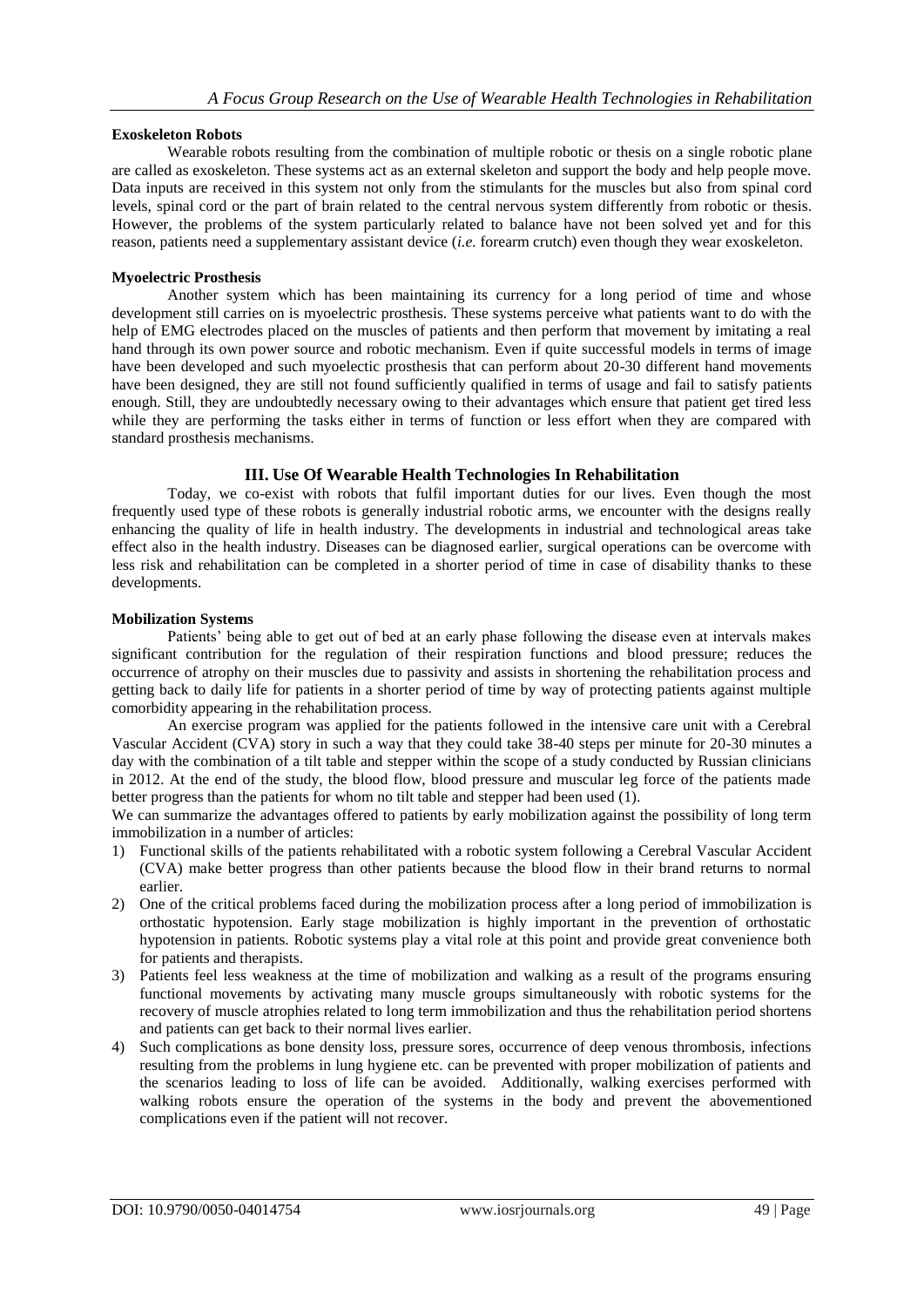# **Virtual Reality Systems**

Virtual reality software plays an important role in rehabilitation because of the fact that they promote hand and eye coordination; improve hand skills; develop the ability to balance and increase functional independence with the combination of all these advantages. Virtual reality systems are used in the prevention of existing skills or the improvement of skills in the rehabilitation of multiple sclerosis (MS), Parkinson's disease, cerebral palsy etc. in addition to CVA (7).

# **Brain-Machine Interface (BMI)**

Brain machine interfaces are not regarded as treating or rehabilitating systems; however, they are quite important in the adaptation of patients to rehabilitation and particularly to robotic rehabilitation systems and their basic function is to help rehabilitation. Many scientific studies have proved that they helped rehabilitation in cases of speech disorders called as aphasia which result from damages on some brain areas responsible for tongue; autistic disorders involving motor function disorders; neurodegenerative diseases including motor disorders like Parkinson's disease and spinal cord injuries. Although they are estimated to be successful in use for the patients suffering from amyotrophic lateral sclerosis (ALS), it is stated that no study has been conducted on this regard yet due to less number of patient population in comparison with other disease groups or that these studies have not been observed in literature.

# **Upper Extremity Robots**

Upper extremity robots are commonly preferred in the rehabilitation of hemiplegic arm resulting from CVA, function losses on upper extremity as a result of spinal cord injuries, problems of neurologic origin such as coordination disorders resulting from Parkinson's disease and cerebral palsy as well as such orthopaedic problems as joint and muscle sclerosis, muscle weakness, muscle spasm etc. and the movement disorders caused by these problems. Reflex Sympathetic Dystrophy Syndrome (RSD) appearing on the distal of the extremity where the disease is diagnosed is a state which not only delays the recovery period of the movement expected to recover in the rehabilitation process but also prevents these movements for some individuals suffering from these diseases. Less Reflex Sympathetic Dystrophy Syndrome (RSD) was encountered in the patients subjected to robotic rehabilitation in comparison with the patients not subjected to it as a result of the studies conducted; robotic rehabilitation also has a protective effect on patients from this aspect.

Robotic rehabilitation used particularly in combination with neuro-feedback and virtual reality has been stated to make greater contributions to the rehabilitation process by making a superior effect than other methods in the studies comparing traditional methods employed for upper extremity rehabilitation with robotic rehabilitation among recent meta-analysis studies.

#### **Walking Robots**

Many robotic rehabilitation systems particularly walking robots re-teach the movements which cannot be performed by patients with the use of a limbic system for patient rehabilitation. For this reason, it is highly probable that these systems to fail in case of damages on the limbic system especially the hippocampus during any brain injury. Studies have suggested that the ability of walking robots to increase limbic system warning improves blood flow in the brain and the cognitive level (11). Moreover, it has been stated that the use of walking robots ensure a real like walking and sole pressure distributions are close to the real values when the walking analyses and sole pressure distributions with and without walking robots are compared and that particularly the sense of proprioception and other senses recover earlier in this way (5). Furthermore, it must be noted that the walking exercise applied will strengthen muscles and prevent muscle atrophies. A systematic compilation has established the hypothesis that walking robots have positive effects on balance and they improve balance as a result of all these factors and the hypothesis has been confirmed with the articles compiled within the scope of the study (4). It has also been suggested many times that positive effects are observed on the heart, lung and circulation system of patients doing exercises with walking robots and their movement capacities are enhanced.

### **Robotic Orthesis, Exoskeleton, Myoelectric Prosthesis**

Thanks to these systems, many individuals confined to wheeled chairs or bed can walk at least with the help of crutches and get back to their daily lives. Robotic orthesis is generally used on certain extremity or joint of the body such as the knee joint which cannot fulfil its functions due to lower leg, plegia or paretic extremity, muscle weakness or various reasons whereas exoskeleton systems are regarded as a promising product for the patients who are confined to bed particularly because of complete spinal cord injuries and they can provide a protective health service thanks to their use in the performance of heavy works by industrial workers.

Myoelectric prosthesis, on the other hand, is regarded as robotic systems which can be used for the individuals who surgically lost their extremity (amputation) due to any accident or various reasons and perform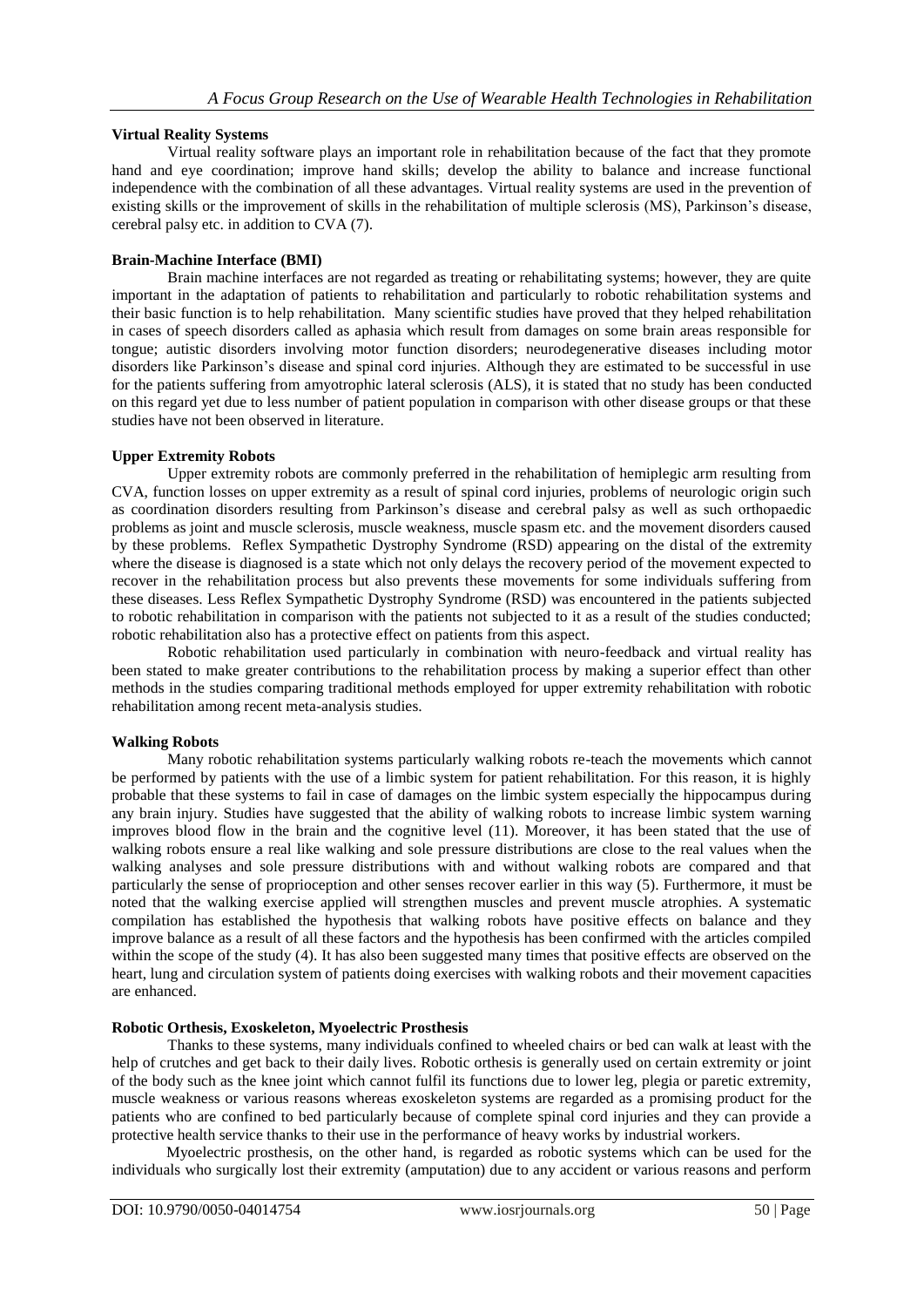some fine motor activities and rough movements of hand especially in case of lower elbow amputations even though they have not been developed enough to represent full arm or leg. It can be accepted as a part of rehabilitation because of the fact that any restricted function due to the loss of extremity can be offered to the amputated patient even with the help of mechanical systems. On the other side, myoelectric prosthesis has been produced to be used also for lower knee amputations as a result of recent R&D studies.

# **IV. Research**

# **4.1. Scope of the Research**

#### **a. Subject of the Research**

The subject of the research is to identify the technological areas and applications which can affect the developments within the scope of the use of wearable health technologies in rehabilitation and determine the priorities and expectations of health and informatics specialists with the effect of evolving treatment environment.

#### **b. Research Questions**

The questions which have been designated in consideration of the subject and purpose of the research and tried to be answered are presented below.

**Research Question 1 (RQ-1):** Is the ease of use of technologies important for you?

**Research Question 2 (RQ-2):** What are your opinions about the use of wearable health technologies?

**Research Question 3 (RQ-3):** What is your perspective for rehabilitation with the help of wearable technologies in case of disability?

**Research Question 4 (RQ-4):** Do you think that the use of robotic systems which are the products of developing health technologies in today's world in orthopaedic problems made an effective difference?

**Research Question 5 (RQ-5):** What are your opinions about the use of virtual reality systems in the rehabilitation of patients suffering from disorders in their central nervous system?

**Research Question 6 (RQ-6):** What are the areas and applications of technology that will trigger and accelerate any possible technological developments in wearable health technology devices?

## **c. Importance of the Research**

Focus group studies provide comprehensive and multidimensional qualitative data about the tendencies, opinions, emotions, attitudes and habits of the target audience on a predetermined issue. This article involves the activities related to the establishment of an awareness level with respect to the beliefs, attitudes and behaviours of specialists in the use of wearable health technologies in rehabilitation and direction of the same if required and aims at revealing how the participants perceive the subject.

#### **d. Population**

The most important advantage of focus group discussions is the appearance of new and different ideas as a result of in-group interaction and group dynamics. Participants trigger the emotions and thought in the minds of each other as a result of mutual association and this ensures various and rich information flow. It also provides the opportunity of getting access to rich and various information in case of a time and budget limitation. The population of this study is a group consisting of computer engineers, medical doctors and physiotherapists.

#### **4.2. Research Methodology**

Descriptive and qualitative research methods were employed in the study respectively for the purpose and method. The methods of focus group study were used as a means of data collection with the non-structured in-depth interview technique which is frequently preferred in qualitative research method.

Conceptual and theoretical framework was established in relation with the term of wearable health technologies and the plan was made accordingly.

#### **At this stage:**

- The specialists were selected for the interviews in consideration of the equal distribution in the areas of computer and health sciences.
- The underlying reason of the selection of these individuals is that they have received education and conducted studies in this field.
- Common characteristic of the selected individuals is that they have done researches on the subject matter.
- The titles identified for the interview were selected in accordance with the use of wearable health technologies in rehabilitation.
- $\blacksquare$  Order of the questions is from the general to the specific in terms of the concepts used in the research.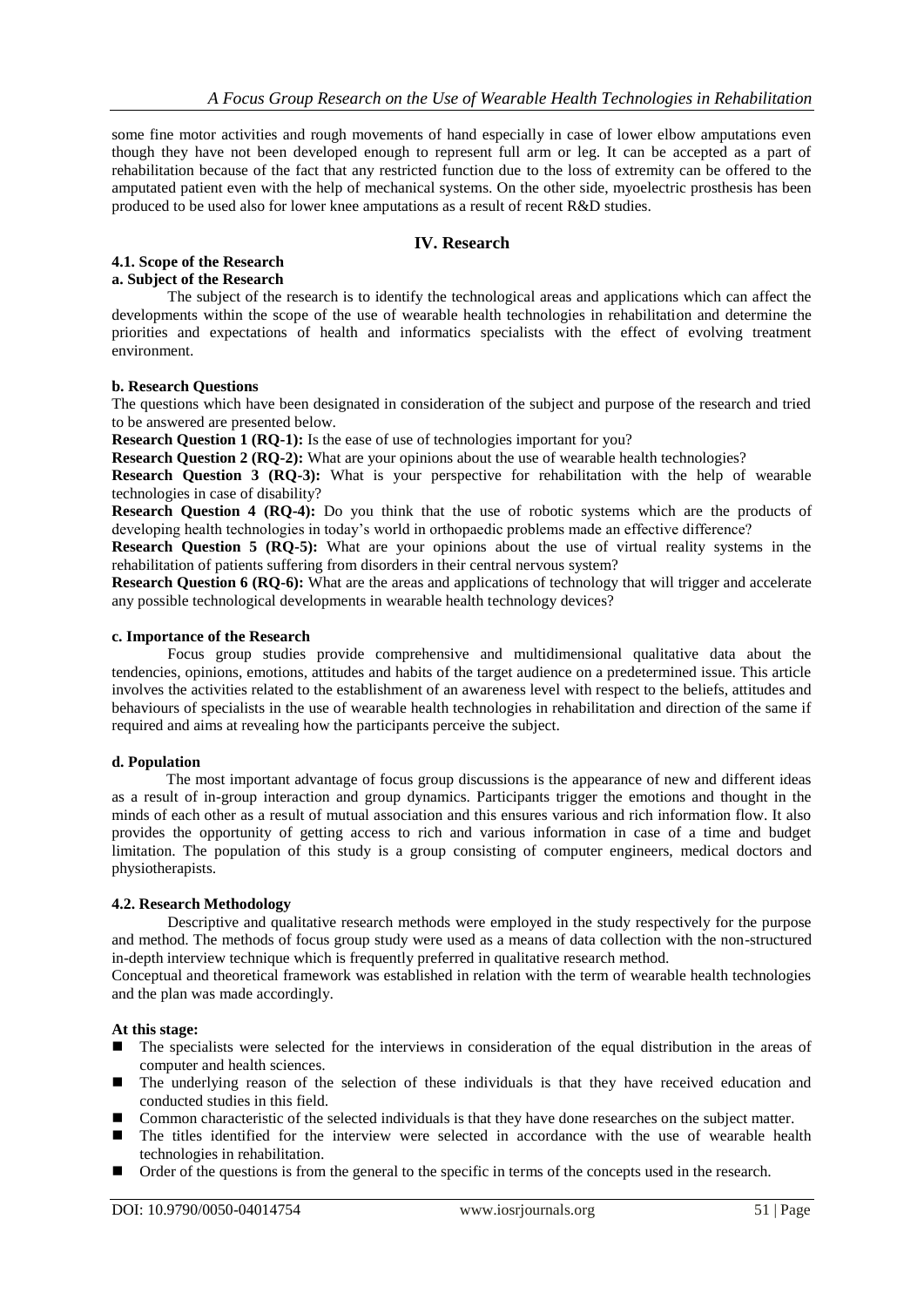The time, location and the observer who would take down notes during the interview were designated and the focus group interview was started at the designated time and location. Following the interview, short notes taken down by the observer were collected in consideration of the characteristics of the social surroundings including the group. The equilibrant was ensured by way of allowing none of the participants to dominate the group or remain recessively. Some interesting sentences of the participants were subsequently taken and the study was reported.

# **V. Conclusion**

The data obtained from the research was reported in this chapter. The responses provided by the individuals participating in the focus group study were regarded and interpreted as findings in the preparation of such report. Findings cover the analysis of research questions respectively following the provision of demographical information.

# **5.1. Results**

We can summarize the findings obtained with the focus group method within the scope of the study as follows:

The focus group consists of 3 female and 3 male participants in the age range of 25-40. Three participants are academicians with a doctorate degree and a specialty in the field of informatics and they are capable of performing critical analysis of the subject matter.

When the responses of the participants to the question of "Is the ease of use of technologies important for you?" were analyzed, the participants stated that the availability of functional properties by people had been as important as functionality even though the simplest way to facilitate our lives with technology was to produce functional and accessible technologies. Otherwise, technologies would not serve a purpose for the humankind despite of their development. On this regard, they defended the perspective that ease of use of the produced technologies was highly important. They also reported that ease of use of technologies had been observed to be important in the field of rehabilitation and user-friendly and simple technologies has been preferred to complex ones at the advanced age group (65 and above) with slight difference in the population who was closer to these technologies and used the same more frequently. They even expressed that the concept of exergame combining the games in game consoles with exercise had recently been becoming popular and these types of console games and biofeedback devices had been useful particularly in balance rehabilitation of old patients within the scope of several systematic compilations.

When the responses of the participants to the question of "What are your opinions about the use of wearable health technologies?" were analyzed, the participants stated that technology had reminded of power and a more comfortable life in today's world; the concept of power in the field of health had provided the meaning for individuals of muscular power and the power to carry on the duties required to be performed to sustain their lives and for this reason, the material to be used had to comply with the system first to recover their lost skills due to various diseases with technological support. Finally, it is required to highlight that the accessibility of technologies is as important as their ease of use. The participants suggested that wearable technologies had been a recently emerging and promising area in health industry; the investments in this area would increase day by day and especially the difficulty or cost increases in people's access to health systems had supported the studies on this regard.

Furthermore, the participants specified that preventive medicine had come to the foreground in this area and there had been some studies related to posture correction and exercise arrangement with wearable technologies which involved the wearable technologies called as biosensor for the prevention of pressure sores due to long term immobilization or wearable smart T-shirts for instant detection of any heath disease with electrocardiogram monitoring.

When the responses of the participants to the question of "What is your perspective for rehabilitation with the help of wearable technologies in case of disability?" were analyzed, the participants stated that wearable technologies used in case of disability could remove negative effects of this situation and play the role of integrating individuals into the social life for some times and they could be used as a part of the treatment process for some other times. They also reported that in both cases, mentioned technologies had facilitated the life if individuals and formed a basis for living together with healthy individuals again by holding on to life and individuals could not only be saved from confinement to bed or wheeled chair with the help of these technologies but also they could perform self-care and daily life activities either independently or semidependently. One of the participants additionally explained that the wearable technologies could act as such systems that monitor and warn the patient against various hazards in case of disability or discover early symptoms of some diseases and the highest number of studies had been conducted on old people and the situation of falling down on this regard and the systems calculating downfall related risks faced by old people and warning them by using various sensors had recently been in use. Another participant noted that wearable technologies with the purpose of direct treatment had been available; individuals could perform some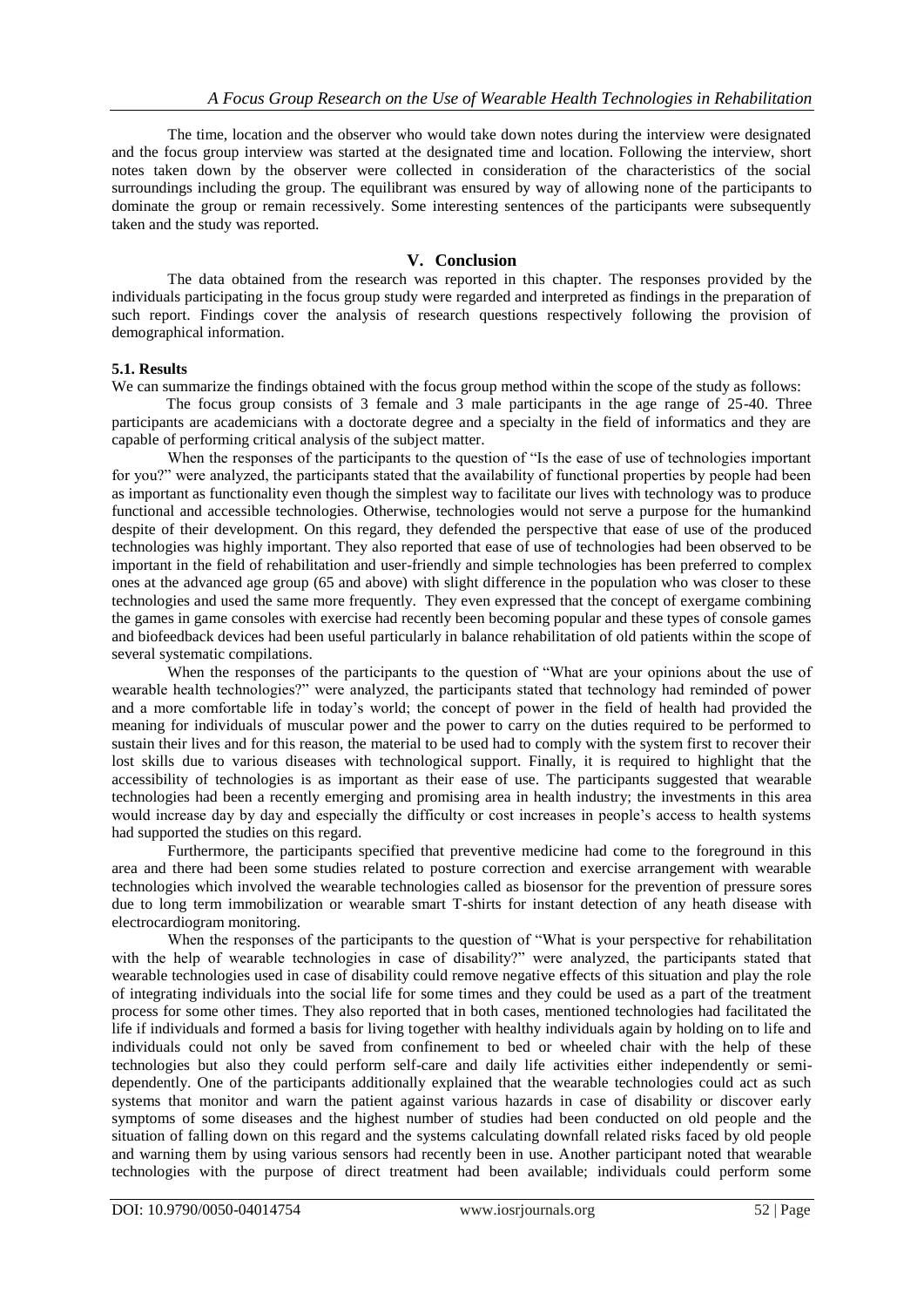movements that they were unable to do with the support of glove shaped exoskeletons and the same system had been applied to whole body exoskeletons.

When the responses of the participants to the question of "Do you think that the use of robotic systems" which are the products of developing health technologies in today's world in orthopaedic problems made an effective difference?" were analyzed, the participants reported that the devices designed for use by patients in their daily lives had been insufficient in terms of ease of use and success despite the fact that serious developments had been achieved in the field of orthopaedic rehabilitation in general. They stated that the underlying reason had been that the movements performed by patients in their daily lives particularly in case of hand problems could not be fully integrated into robotic systems and there had been some problems in feedback processes and for this reason, satisfactory achievement for patients had not been ensured yet despite of the fact that serious progress was made. They also explained that the success of the robots used in orthopaedic rehabilitation had been very satisfactory and their positive effects had been proven in several scientific studies. One of the participants noted that these types of robotic systems had been started to be used with the deployment of weight transferring treadmills in the treatment of patients with spinal cord injury or hemiplegia and it was detected that the rehabilitation applied with these treadmills had adapted patients to daily life activities in a quicker and safer manner than conventional rehabilitation and walking training and that the robotic haptical devices developed upon such detection had determined the pressures applied by individuals and provided muscle support to them at that level. Moreover, they expressed that these devices had generally been connected to the treadmill but created a biofeedback mechanism on robotic walking sections and on the area where patients walked through virtual reality and that exoskeletons had been attached to end of these devices and there had been some instances showing that the individuals with spinal cord injury could do up and down stairs at certain levels thanks to these wearable technologies.

When the responses of the participants to the question of "What are your opinions about the use of virtual reality systems in the rehabilitation of patients suffering from disorders in their central nervous system?" were analyzed, the participants explained that they had considered that virtual reality systems which increased especially limbic system activity in case of the disorders observed in central nervous system and made significant contributions to restart of motor learning created positive effects in many diseases; enhanced reality applications allowed by our current technological capability had created the same effect with virtual reality applications even though different positive effects of virtual reality applications were revealed in various scientific studies and on the top of it, they had been proved to be more successful in creating these effects than virtual reality according to the studies conducted. The participants also expressed that the patients for whom virtual reality was used for the first time in this area had been the patients who lost their upper or lower extremity functions following hemiplegia or suffered from cerebral palsy; it had been subsequently started to be used in spinal cord injuries, amputated rehabilitation and even vertigo rehabilitation and that minimum 10 sessions had to be applied for hemiplegia patients when the studies on virtual reality and enhanced reality were reviewed. They defended that the advantage of this study had been that patients did not get bored in long exercise durations and worked at a high motivation level with the use of dramatization theory after a close environment to their daily life activities was created. One of the participants, on the other hand, reported that Einstein's formula for success had been Formula  $A= X+Y+Z$  ( $A=$  Achievement,  $X=$  Effort,  $Y=$ Regarding/enjoying the issue as a game, Z= Producing instead of speaking) and that this had explained the success of virtual reality in rehabilitation.

When the responses of the participants to the question of "What are the areas and applications of technology that will trigger and accelerate any possible technological developments in wearable health technology devices?" were analyzed, the participants reported that the most important problem in wearable health technologies had generally been uncomfortable and heavy products and short battery lives and the EMG sensors except these had sometimes been insufficient and time losses encountered during the feedback process had made usage more difficult; some developed wearable devices could compensate these defects through their functionalities and they had considered that the development of wearable technological products would reach to higher levels together with the progress in the disciplines helping to understand the functioning of human body such as neurology and biomechanics especially in addition to metallurgy and materials, electrics and electronics, machines, robotic and software. Moreover, the participants suggested that the increase in the relationship cycle between individuals and health personnel through wearable health technologies would allow new treatment methods in this area; the findings related to the slightest nerve compression could be notified through an early warning system upon the adaptation of wearable technologies to the whole body, muscles and nerves and that the muscles tending to injure during technology use or doing sports could be featured and intervened with before they appear.